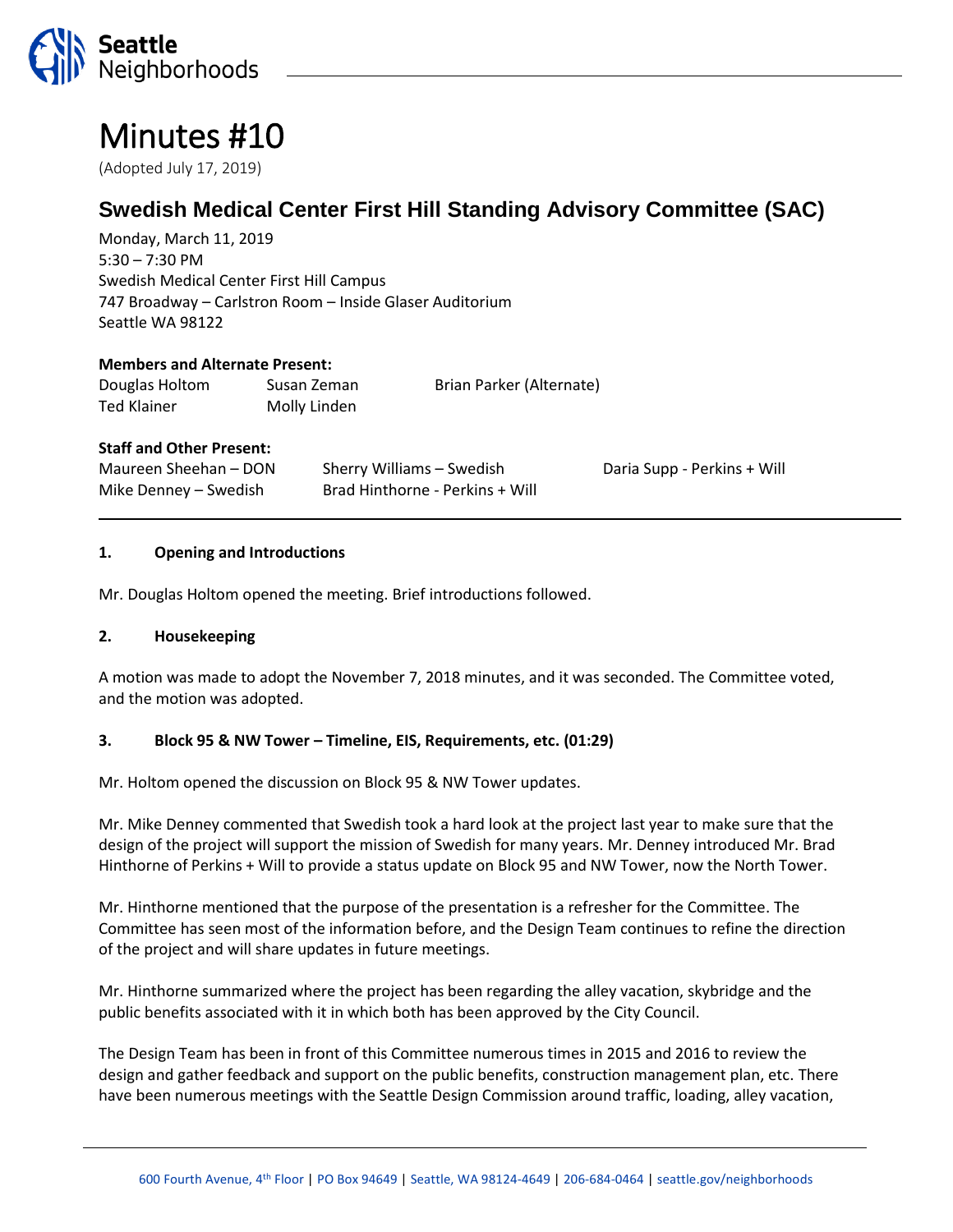public benefits and improvements to the neighborhood. The Commission was very supportive throughout the process.

The team has been working closely with Seattle Department of Constructions & Inspections (SDCI) through land use and Major Institution Master Plan (MIMP) questions as well as with Seattle Department of Transportation (SDOT) on streetscapes and the Parks Department around landscapes and with Department of Neighborhoods (DON).

The Design Team has done several outreach meetings to several community groups including the First Hill Improvement Association (FHIA) and other to gather their feedback and support on the project.

Mr. Hinthorne provided a site diagram of the North Tower and Block 95 as well as the vacated alley. The design team continues to refine the design and will come back with updates in the coming meetings. In general, the two buildings continue with the same the volume, mass, and scale identified in the MIMP and the Land Use Code. The team also continues to refine the entry sequence, streetscapes, concreate plaza, landscape and open space improvements.

The Design Team spent significant time thinking about the neighborhood context and other institutions, and the diagram shows the broader context of First Hill. All approvals from the City regarding this project are consistent with what was identified in the MIMP and now being implemented. The open space requirement continues to change with new and existing open space on campus. He emphasized that there were numerous meetings and discussions on how to integrate and connect to the neighborhood and connect with the community and extend the public benefits such as the First Hill Mile.

There were specific items that were given in exchange for the vacation of the alley which include the First Hill Mile, funding for the park, Commission for public art, voluntary setbacks for both Minor and Boren, improvements to the right of way along Columbia and Cherry, and pedestrian crossing improvements on both Boren and Cherry and Minor and James Street. The work around wayfinding markers, the long-term viability of the trees and they will continue to work with SDOT to address streetscape issues. There will be more refinement to the project in the coming meetings and the team will continue to provide updates to the Committee.

Swedish expects the North Tower to be fully occupied. He added that Block 95 will also be fully occupied and will open before the North Tower.

Mr. Hinthorne noted that in addition to the new construction, the main entry will remain the same with regards to wayfinding, but there will be improvements to allow the public to get to the new and existing buildings.

Ms. Susan Zeman commented that she is excited about all the greenspaces and the visual gardens. She added that she works with inpatients and hopes that when the new building is designed and constructed, especially the North Tower, it will include green spaces so patients can go outside and experience the space.

A comment was made about the timeline and Mr. Denney mentioned that Swedish has done the work to know what goes inside the building. Swedish will finalize the schematic design work this summer. Swedish will have to go back to Providence and get final board approval for the total project.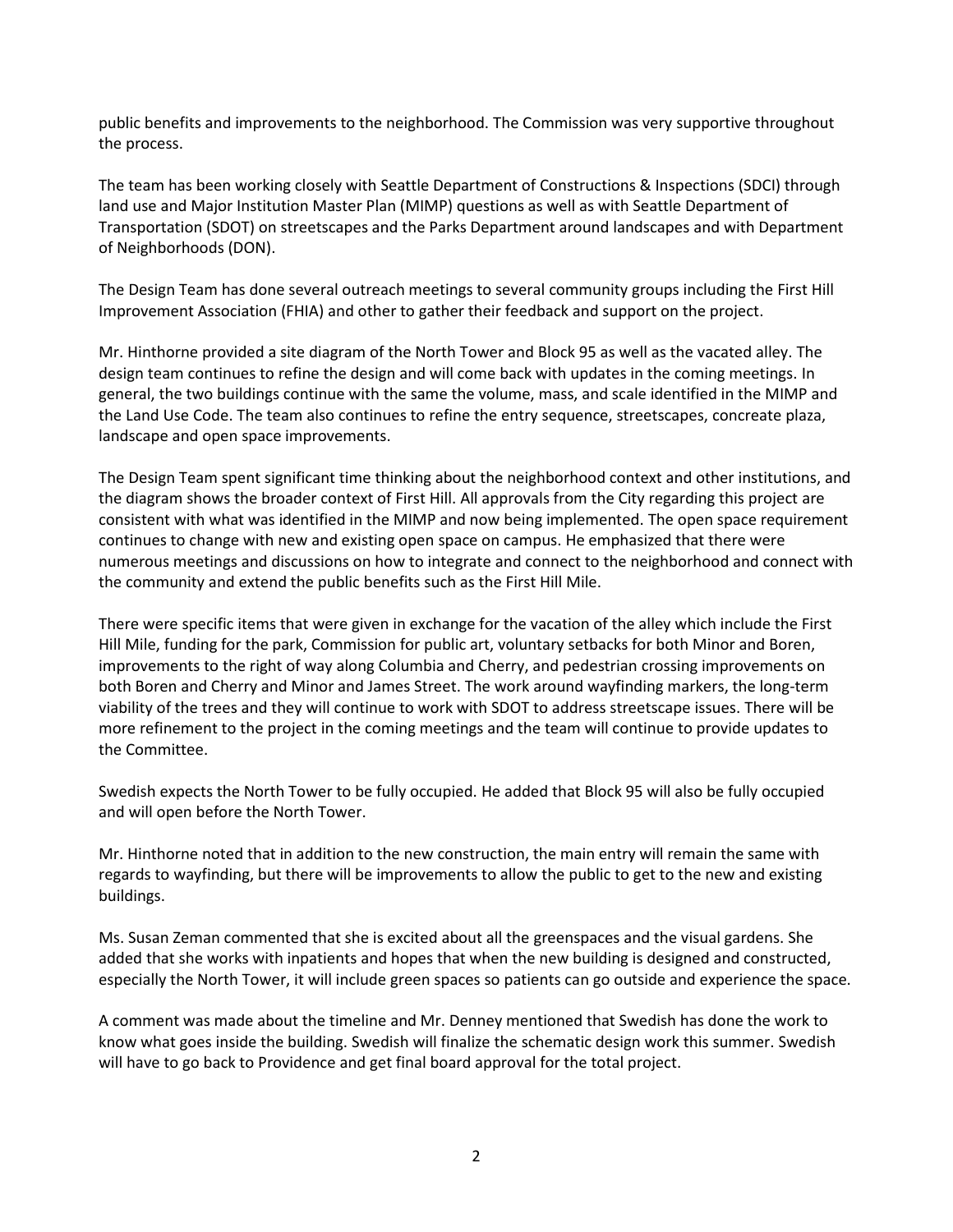With regards to the existing space, the buildings has been vacated and needs to come down. Swedish will start with their cutline projects and infrastructure, complete an asbestos assessment, and file a Master Use Permit (MUP), and demolition permit. The timeline depends on the permitting process. The goal is to have the first patients occupy the North Tower in 2025 and Block 95 on the 2<sup>nd</sup> or 4<sup>th</sup> quarter of 2024.

Swedish submitted its preliminary draft of the EIS addendum to the City and is currently submitting updates to the document.

Mr. Jim Erickson commented about the walking loops. He noted that there are other walking loops along First Hill. There is a green loop in Yesler Terrace and asked about consistency in the pedestrian amenities between the walking loops as well as expanding and having a common language around the tree canopies within the neighborhood boundaries.

# **4. Transportation Management Plan (TMP) Updates (34:09)**

Mr. Holtom opened the discussion on Transportation Management Plan (TMP) updates.

A presentation handout was distributed to the Committee members that highlighted the 2018-2019 transportation programs with the goal of reducing the campus' SOV rate.

For 2018, the Campus provided several benefits for employees and staff including subsidized ORCA passes, secure bike lockers and cages, vanpool and carpool share, transit screens, shuttle services that go between most Swedish campuses, and Zipcar.

The changes introduced for 2019 include 2-person carpool from a 3-person carpool. Any 2 people who carpool on any day can received free parking when they tag in Luum. Other new programs and incentives include Waze carpooling, Bike Club, New Employee Orientation and several tabling events and department outreach.

Ms. Zeman commented about what percentage of employees and staff use the ORCA card.

Mr. Erickson commented about car prowlers around First Hill and suggested to provide information to employees and staff on campus about car prowlers in the area as a way of discouraging driving and parking their vehicles in the neighborhood.

Other ways that to reduce the SOV rate include providing remote work sites for employees who lives far away from the campus and in a non-clinical role so they do not have to drive to campus on a regular basis.

### **5. Tree Removal Status (54:49)**

Mr. Holtom opened the discussion for tree removal status.

A comment was made about the premature removal of the big trees and any plans of replacing them. There was a concern about replacing these big trees with medium trees that would provide less canopy. Mr. Denney commented that as the project model continues to unfold, the Design Team will carefully investigate having the trees and landscape conversation in more detail in upcoming meetings. There will be opportunities for feedback about the type and quantity of trees to be planted around the campus.